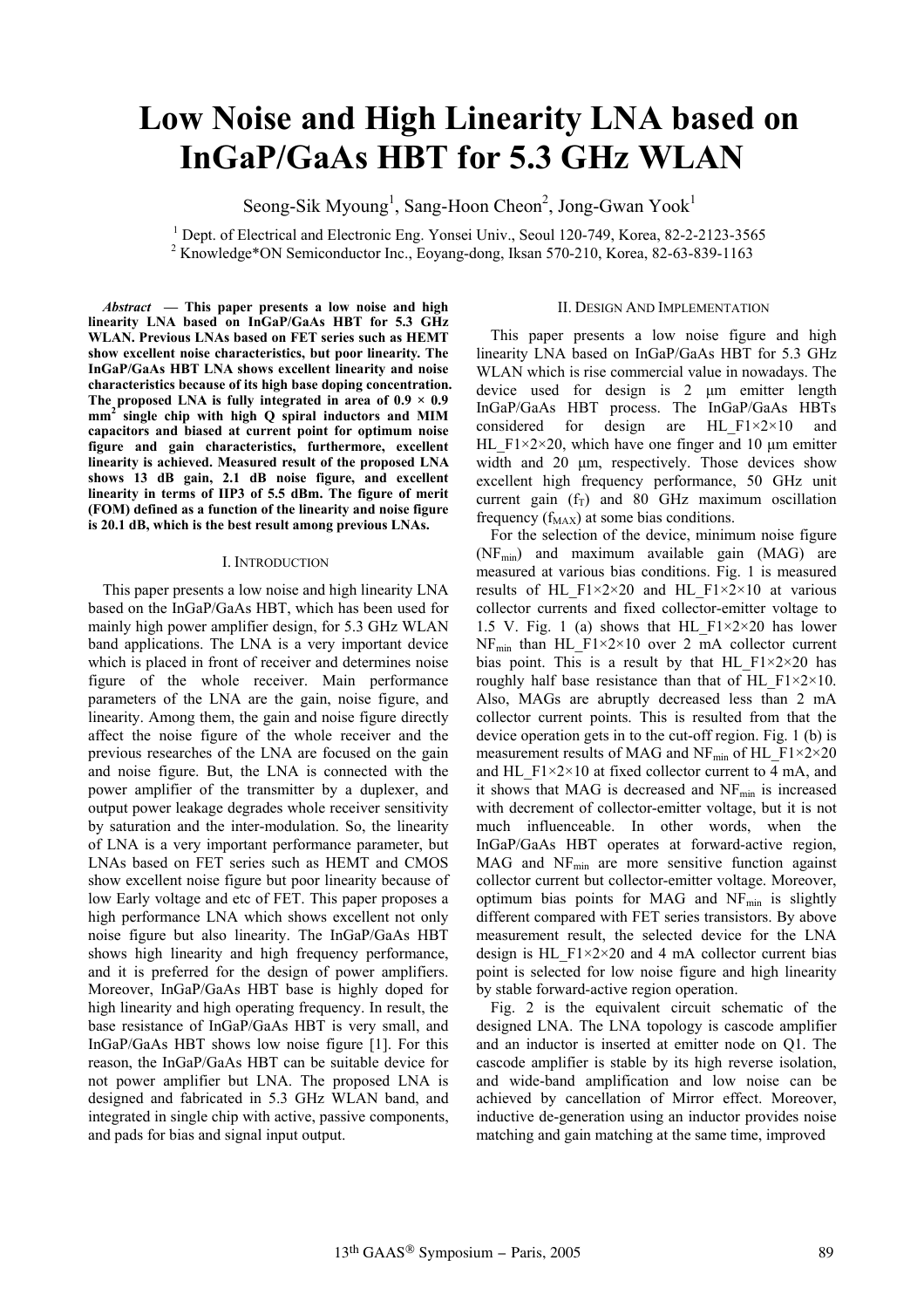





(b) Fig. 1.  $NF_{min}$  and MAG Characteristics with the Variation of (a) Collector Current and (b) Collector-Emitter Voltage.



Fig. 2. Equivalent Circuit Schematic of the LNA based on InGaP/GaAs HBT.

linearity [2], and reduction of internal noise by feedback. Input and output matching of the presented LNA are implemented by on-chip passive devices. On-chip passive devices degrade noise characteristics of LNA by its high loss. Specially, the passive devices having low Q at input matching circuit is a main cause of degradation of the noise figure. For decreasing above effect, the capacitors are designed in form of high Q MIM capacitors, and the spiral inductors are fabricated with a thick metal layer, which is located above the insulator on substrate by posts, to achieve higher quality factor.

# III. EXPERIMENTAL RESULTS

Fig. 3 is the photograph of the fabricated InGaP/GaAs HBT LNA, and chip size is  $0.9 \times 0.9$  mm<sup>2</sup>. Measurement is performed on the Duroid ( $\varepsilon_r = 10$ ), which has very low high frequency loss, test board for accurate noise measurement. The fabricated chip is connected on the board by using silver paste and the input output signal line and bias line is connected by gold wire-bonding. For insulating external noise, conductor housing is used and isolates the chip and test board, and DC bias is applied by feed-through capacitors.

Fig. 4 is small signal measurement results. It is observed that 13 dB gain, -13 dB input return loss, and



Fig. 3. Photograph of the fabricated MMIC LNA ( $0.9 \times 0.9$ )  $mm<sup>2</sup>$ ).



Fig. 4. Small Signal Measurement Results (a) S-parameter (b) Noise Figure.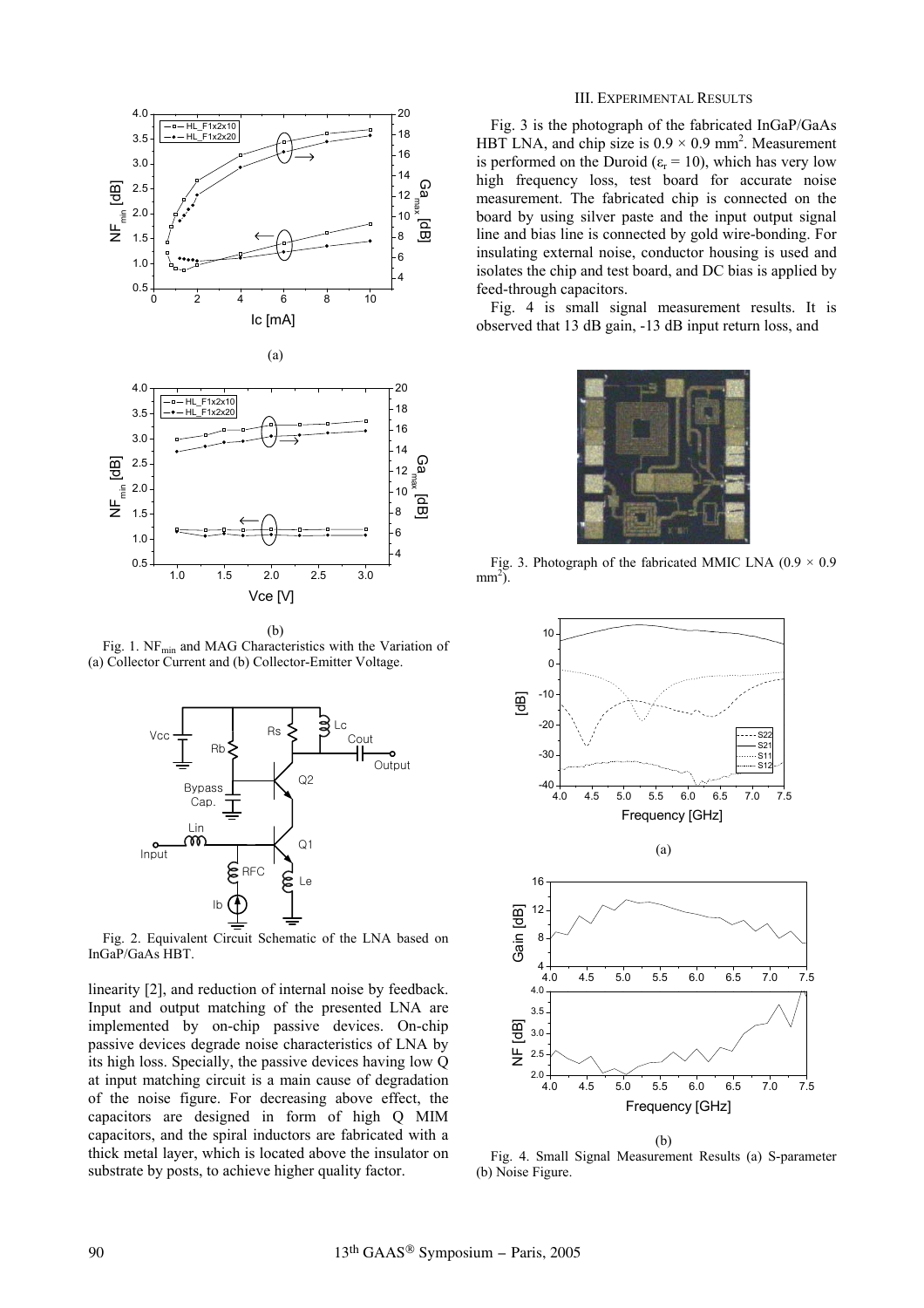| Reference         | Freq. [GHz] | $P_{dc}$ [mW] | Gain [dB]         | NF [dB]          | IIP3 [dBm] | FOM [dB] |
|-------------------|-------------|---------------|-------------------|------------------|------------|----------|
| <b>CMOS</b> [3]   | 5.7         | 14.4          | 12.5              | 3.7              | $-0.45$    | 11.9     |
| <b>CMOS</b> [4]   | 5.75        | 16.2          | 10.8              | 6.2              | $-6.5$     | 1.2      |
| SiGe BJT [5]      | 5.5         | 48            | $12 \overline{ }$ | 3.7              | $-2.3$     | 3.4      |
| SiGe BiCMOS [6]   | 5.5         | 26.4          | 18.7              | 4.2              | $-3.5$     | 11.6     |
| BICMOS [7]        | 5           | 31            | 18.3              | 1.65             | $-3.95$    | 11.7     |
| MESFET [8]        | 5           | 13.2          | 11                | 1.9              | 5          | 16.9     |
| HEMT [9]          | 2.4         | 21            | 12.5              | 1.6              | $-4.5$     | 0.1      |
| <b>BiFET [10]</b> | 1.96        | 3.15          | 16                | 1.6              | $-6.5$     | 8.7      |
| GaAs HBT [11]     | 2           | 4             | 11.1              | $2.2\phantom{0}$ | $-0.1$     | 8.8      |
| <b>HEMT</b> [12]  | 2.4         | 1.7           | 15                | 1.8              | $-14$      | 4.5      |
| This work         | 5.3         | $12 \,$       | 13                | 2.1              | 5.5        | 20.1     |

TABLE I

PERFORMANCE COMPARISON WITH PREVIOUS LNAS



Fig. 5. Linearity Measurement Result.

-18 dB output return loss over the designed 5.3 GHz frequency range. The bandwidth defined by -10 dB input output return loss is  $5.02 \sim 5.56$  GHz, which satisfies WLAN band, the variation of gain over the entire bandwidth is 0.56 dB, and excellent reverse isolation, more than -30 dB, is observed in wide band. Measured noise figure of the fabricated LNA is  $2.1 \sim 2.3$  dB over the  $5.02 \sim 5.56$  GHz measured band. Fig. 5 is nonlinearity measurement result. The fabricated InGaP/GaAs HBT shows excellent linearity in term of IIP3, 5.5 dBm.

For the estimation of performance of the fabricated InGaP/GaAs HBT LNA, various relevant LNAs based on CMOS, HBT, HEMT, BJT, and etc are compared. Previously published LNAs are summarized in Table I. According to Table I, the presented LNA shows excellent performance in aspects of noise figure and linearity compared with previous 5 GHz band LNAs ([3] - [8]). The presented LNA based on InGaP/GaAs HBT shows better or similar noise performance and superior linearity performance compared with LNAs base on FET series transistors. Moreover, compared with previous GaAs HBT LNA, the presented LNA shows superior noise and linearity characteristics [11]. The LNAs based on HEMT ([9], [12]) show good noise figure performance. However, the LNAs based on HEMT show but poor linearity compared with the presented InGaP/GaAs HBT LNA. The FOM (Figure of Merit) is calculated as a function of a noise figure (NF), IIP3, gain (G), dissipated power  $(P_{dc})$ , and operating frequency  $(f_0)$ ;

$$
FOM[dB] = -NF
$$

$$
+(IIP3+G-10\log(\frac{P_{dc}}{1mW})+20\log(\frac{f_0}{1GHz}))
$$
\n(1)

The IIP3 added to the gain is the OIP3 which is generally proportional to the 1 dB saturation point and dissipated power. So, the IIP3 added to the gain is normalized to the dissipated power. Moreover, the gains of most of active devices are decreased by -20 dB/decade with respect to the increasing frequency. Therefore, the operating frequency normalized to 1 GHz is added to the FOM calculation. Consequently, the FOM indicates the generalized linearity and noise characteristics of the LNA. The calculated FOM of the fabricated LNA is 20.1 dB. It is the best measured FOM among previous LNAs. Precisely, for the design of high performance LNA, which satisfies low noise and high linearity, the InGaP/GaAs HBT can be an excellent device.

# IV. CONCLUSION

This paper presents a low noise figure and high linearity 5.3 GHz band LNA based on the commercial InGaP/GaAs HBT process. For achieving superior gain and noise figure, the device, which has large base area, is selected and optimum collector bias point is selected by consideration of  $NF_{min}$  and MAG. Moreover, the high linearity is achieved from selection of large base area device. Inductor de-generation method is used for input matching and cascode topology contributes high gain and stability. The presented LNA shows 13 dB gain and 2.1 dB low noise figure in the measured band,  $5.02 \sim 5.56$ GHz, and shows excellent linearity in term of IIP3, 5.5 dBm. These results are excellent in aspect of noise figure and linearity compared with previous LNAs based on various devices. The fabricated LNA is fully integrated in area of  $0.9 \times 0.9$  mm<sup>2</sup> with passive, active devices and pads for input output signal and DC bias.

This paper presents high performance LNA based on InGaP/GaAs HBT, which has been used for mainly design of power amplifiers. From this research, this paper presents possibility about RF single chip design based on InGaP/GaAs HBT. Hereafter, if the research of RF single